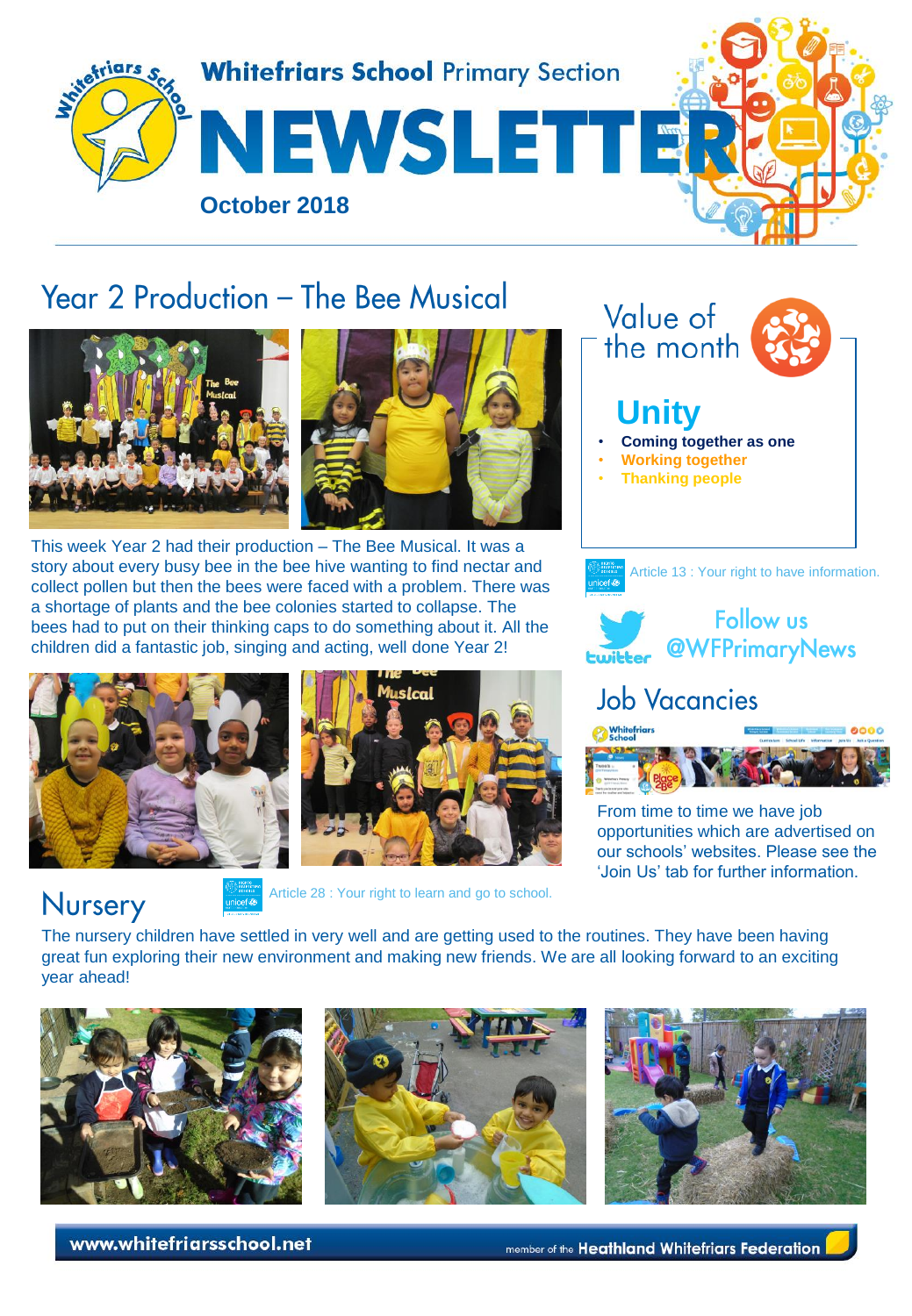

### Year 6 Trip to RAF Museum



## **Year 3 Trip to Verulamium**



## Year 5 Victorian Day





Year 5 were visited by a Victorian Headmaster who led traditional Victorian lessons including handwriting with a pen and ink and arithmetic. He demonstrated some of the punishments that Victorian children had to endure! The children also had the chance to handle artefacts and play with traditional toys such as boxing gloves and wooden blocks.

We had lots of fun learning about Roman lifestyle. We saw the big Mosaic floor design and the Roman wall ruins. We dressed as rich Roman people and a Roman soldier. We enjoyed our trip.

By Seerat and Shan

Please do not park on the yellow zig zag lines outside school. These are here to make sure your child is safe outside the school gates. Can we also remind children coming to school on bicycles and scooters to dismount before entering the school premises. Every child's safety is important to us. Thank you.

#### School Awards

Congratulations to the following children who achieved their Silver and Gold Awards this month.

**Silver Award:** Jevantia ~ Chamaeleon

**Gold Award:** Zareen ~ Chamaeleon Selina ~ Chamaeleon



Article 29 : Your right to become the best that you can be.

#### Diary Dates for November...

 $20<sup>th</sup>$  ~ Flu Immunisations  $28<sup>th</sup>$  ~ Parent's Evening 29th ~ Parent's Evening  $26<sup>th</sup> - 29<sup>th</sup>$  ~ Book Fair

www.whitefriarsschool.net